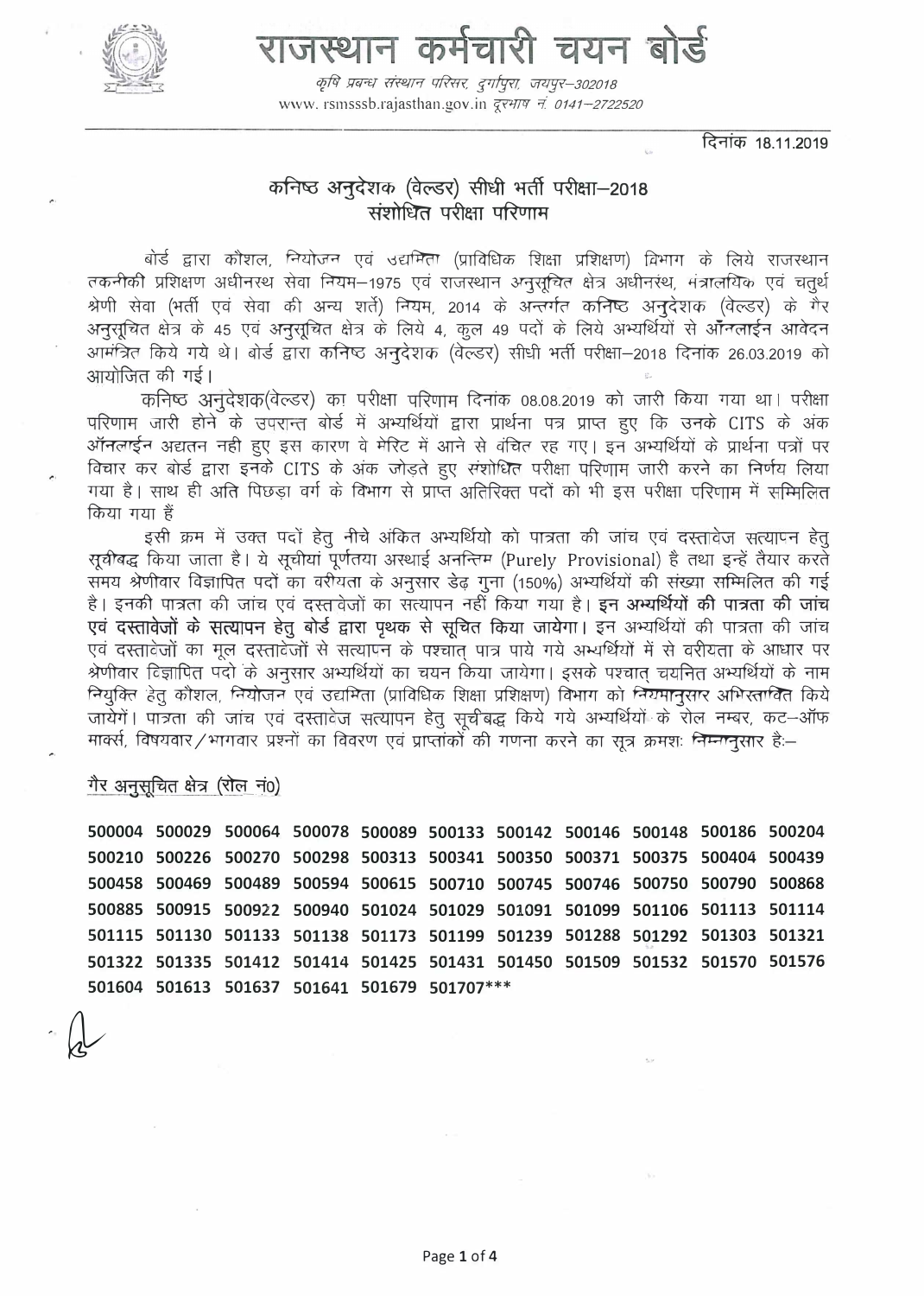### (CUT OFF MARKS)

ß.

 $\tilde{Q}_{\rm eff}$ 

| <b>CATEGORY</b> |            | <b>CUT OFF MARKS</b>                                 |
|-----------------|------------|------------------------------------------------------|
| <b>GEN</b>      | <b>GEN</b> | 71.865                                               |
|                 | <b>FEM</b> | 49.6321                                              |
|                 | <b>WD</b>  | <b>NA</b>                                            |
|                 | <b>DV</b>  | <b>NA</b>                                            |
|                 | <b>GEN</b> | 48.6917                                              |
| <b>SC</b>       | <b>FEM</b> | NA &                                                 |
|                 | <b>WD</b>  | <b>NA</b><br>ý.                                      |
|                 | <b>DV</b>  | <b>NA</b>                                            |
| <b>ST</b>       | <b>GEN</b> | 50.077                                               |
|                 | <b>FEM</b> | 34.9976                                              |
|                 | <b>WD</b>  | <b>NA</b>                                            |
|                 | <b>DV</b>  | <b>NA</b>                                            |
| <b>OBC</b>      | <b>GEN</b> | 62.4098                                              |
|                 | <b>FEM</b> | 35.9163                                              |
|                 | <b>WD</b>  | <b>NA</b>                                            |
|                 | <b>DV</b>  | <b>NA</b>                                            |
|                 | <b>GEN</b> | 54.8485                                              |
| <b>MBC</b>      | <b>FEM</b> | <b>NA</b>                                            |
|                 | <b>WD</b>  | $\mathcal{L}_{\rm{in}}$<br><b>NA</b>                 |
|                 | <b>DV</b>  | <b>NA</b>                                            |
|                 | <b>GEN</b> | <b>NA</b>                                            |
| <b>SAHARIYA</b> | <b>FEM</b> | <b>NA</b>                                            |
|                 | <b>WD</b>  | <b>NA</b><br>$\frac{1}{2} \sum_{i=1}^n \frac{1}{i!}$ |
|                 | <b>DV</b>  | <b>NA</b>                                            |

## HORIZONTAL RESERVATION

| <b>CATEGORY</b>      | <b>CUT OFF</b> |  |
|----------------------|----------------|--|
|                      | <b>MARKS</b>   |  |
| LD/CP                | 50.9704        |  |
| <b>EX-SERVICEMAN</b> | 28.3357        |  |
| <b>SPORTS PERSON</b> | NA             |  |

अनुसूचित क्षेत्र (रोल नं0)

500029 500610 501397 501469\*\*\*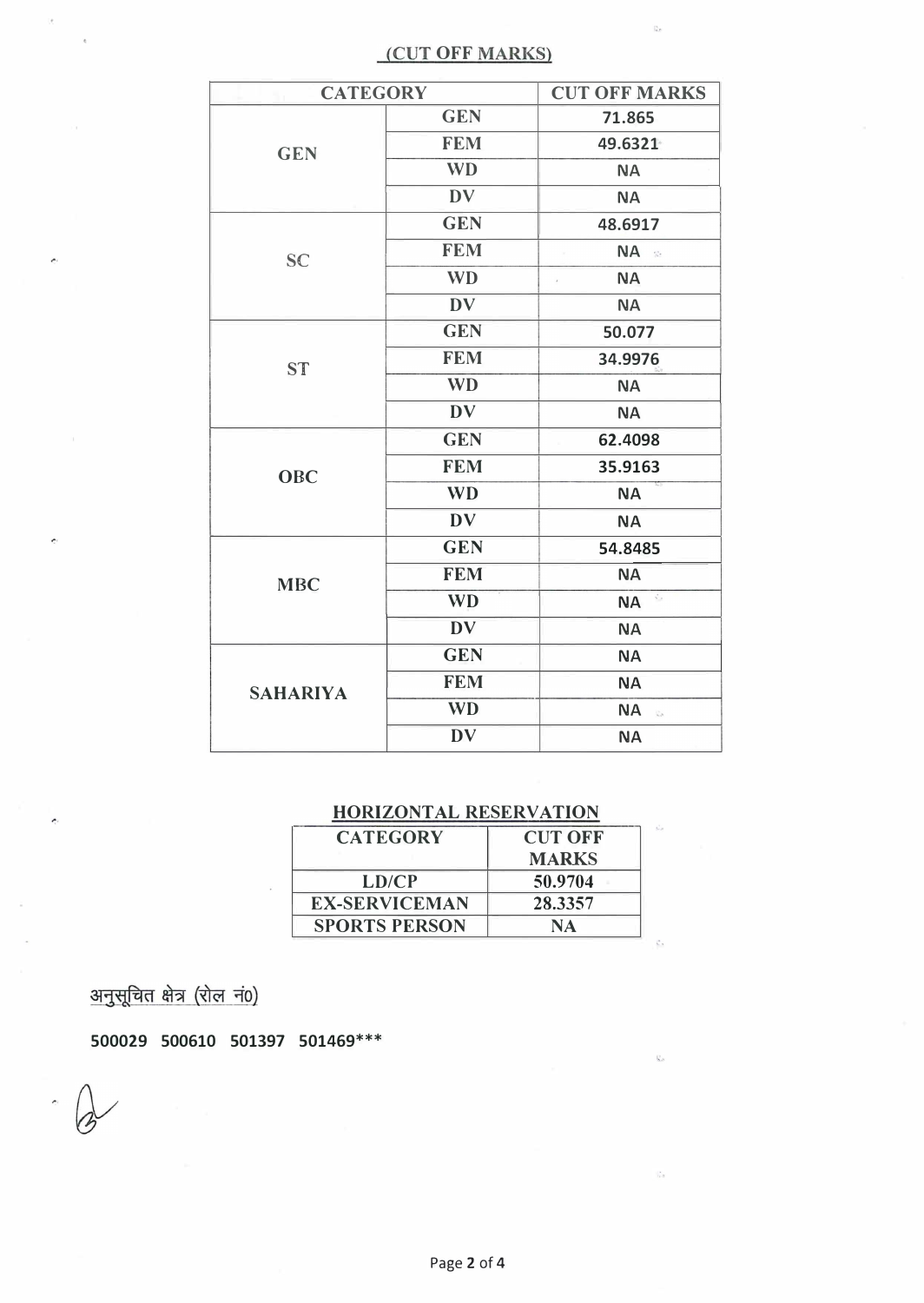#### (CUT OFF MARKS)

| <b>CATEGORY</b> |            | <b>CUT OFF</b> |  |
|-----------------|------------|----------------|--|
|                 |            | <b>MARKS</b>   |  |
| <b>GEN</b>      | <b>GEN</b> | 49.1101        |  |
|                 | <b>FEM</b> | <b>NA</b>      |  |
|                 | <b>WD</b>  | ΝA             |  |
|                 | DV         | <b>NA</b>      |  |
| <b>SC</b>       | <b>GEN</b> | 48.6676        |  |
|                 | <b>FEM</b> | <b>NA</b>      |  |
|                 | <b>WD</b>  | <b>NA</b>      |  |
|                 | DV         | <b>NA</b>      |  |
|                 | <b>GEN</b> | <b>NA</b>      |  |
|                 | <b>FEM</b> | <b>NA</b>      |  |
| <b>ST</b>       | <b>WD</b>  | <b>NA</b>      |  |
|                 | DV         | <b>NA</b>      |  |

#### **HORIZONTAL RESERVATION**

| <b>CATEGORY</b> |                      | <b>CUT OFF</b> |  |
|-----------------|----------------------|----------------|--|
|                 |                      | <b>MARKS</b>   |  |
|                 | LD/CP                | NА             |  |
|                 | EX-SERVICEMAN        | <b>NA</b>      |  |
|                 | <b>SPORTS PERSON</b> | NА             |  |
|                 |                      |                |  |

#### Set-wise विलोपित प्रश्नों का विवरण

अपने प्राप्तांकों की गणना कर सकते हैं।

| सीरीज         |          | G.K.          | Welder                 |               |
|---------------|----------|---------------|------------------------|---------------|
|               | Q.No.(S) | Deleted Qn No | Q.No.(S)               | Deleted Qn No |
| $\widehat{a}$ | $1 - 50$ | 28            | 51-150                 | 70            |
|               | $1 - 50$ | 38            | 51-150                 | 80            |
|               | $1 - 50$ | 33            | 51-150<br>$R_{\infty}$ | 110           |
| $\%$          | $1 - 50$ | 43            | 51-150                 | 60            |

#### प्राप्तांक गणना का सूत्र:–

Total Marks of a Candidate =  $\sum$  of [(RQ  $\times$  KF)]  $\Sigma$  = Sum of Marks in all Sections/Subjects

RQ= Right Questions of a Particular Section/Subject

WQ= Wrong Questions of a Particular Section/Subject

 $\frac{Maximum \textit{ Marks}}{Total \textit{No.of Questions}} \times \frac{Total \textit{No.of Questions of a Particular Section/Subject}}{Number \textit{of Values} to the first part of a Particular Section/Subject}$ **KF= Key Fector=** 

नोटः–

1. प्रश्न पत्र में कुल प्राप्तांक 150 थे। इन 150 अंको को 70% के स्केल पर किया जाकर CITS के प्रमाण पत्र धारी अभ्यर्थियों को उनके आवेदन/दावे के अनुरूप उनके CITS में प्राप्त अंको को 30% वेटेज दिया